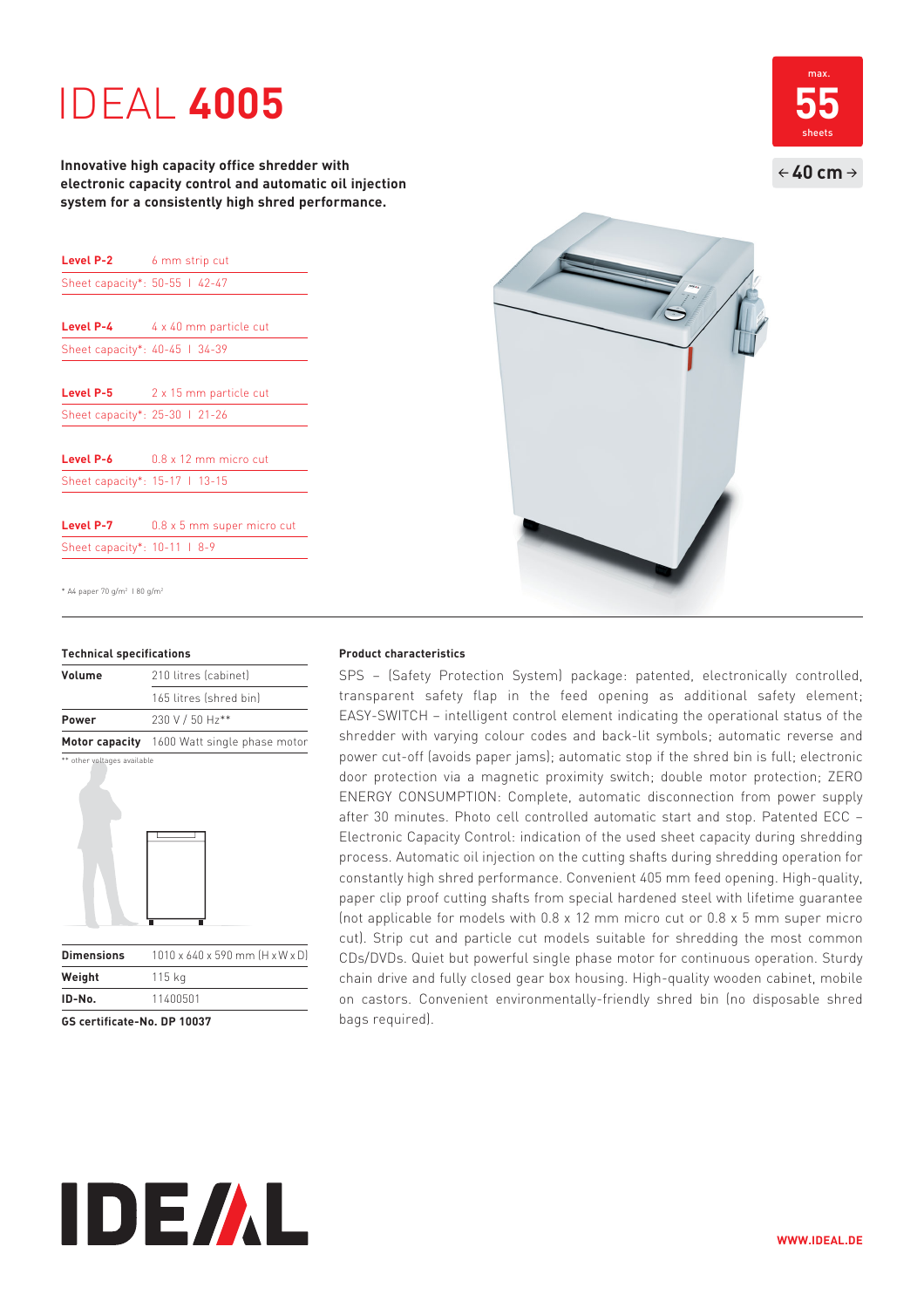# IDEAL **4005**

## **Features**



**SOLID STEEL CUTTING SHAFTS**

Robust and durable: high-quality paper clip proof cutting shafts with lifetime guarantee under conditions of fair wear and tear (except fine cut models MC and SMC).



**PATENTED SAFETY FLAP**

Extremely safe: electronically controlled safety flap in the feed opening to keep fingers, ties or other objects away from the cutting shafts.



### **EASY-SWITCH**

Ease of operation: intelligent multifunction switch element with integrated optical signals indicating the operational status. Additional "emergency switch" function.



**ECC – ELECTRONIC CAPACITY CONTROL** This electronic feature indicates the used sheet capacity during shredding process to avoid paper jams.

**IDE/AL** 



**ELECTRONIC OIL INJECTION** 

The automatic oil injection system lubricates the cutting shafts when shredding and guarantees a constantly high shred performance.



#### **CONVENIENT SHRED BIN**

The environmentally-friendly shred bin can be removed easily and cleanly from the cabinet. The bin can be used with or without disposable shred bag.